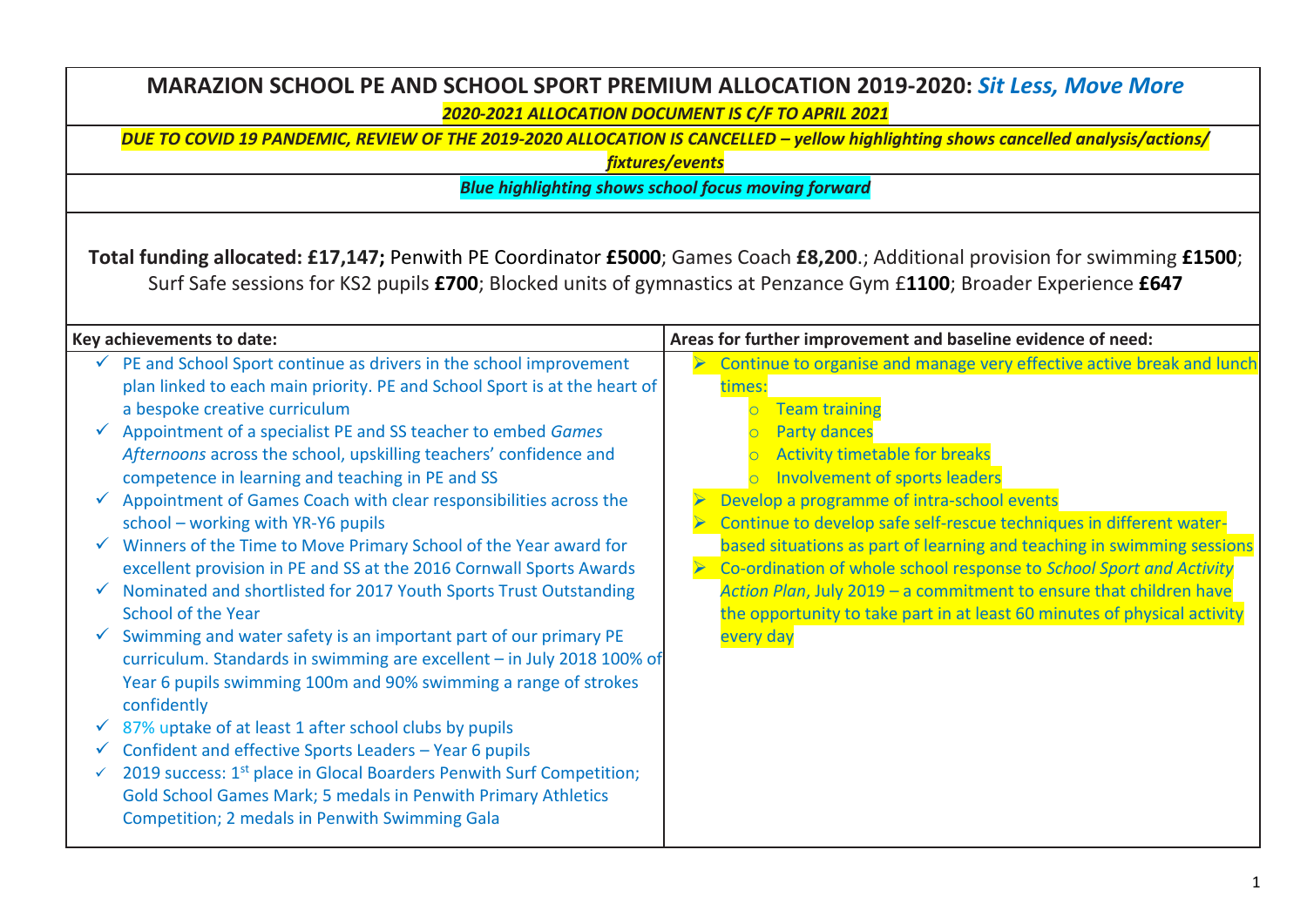| Meeting national curriculum requirements for swimming and water safety - the last swimming session for 2019-2020 was Please complete all of the below:<br>27.02.2020                                                        |                                                                                                                                         |
|-----------------------------------------------------------------------------------------------------------------------------------------------------------------------------------------------------------------------------|-----------------------------------------------------------------------------------------------------------------------------------------|
| What percentage of your Year 6 pupils could swim competently, confidently and proficiently over a distance of at least 25<br>metres when they left your primary school at the end of last academic year?                    | N/A                                                                                                                                     |
| What percentage of your Year 6 pupils could swim competently, confidently and proficiently over a distance of 100 metres<br>when they left your primary school at the end of last academic year?                            | N/A                                                                                                                                     |
| What percentage of your Year 6 pupils could use a range of strokes effectively [for example, front crawl, backstroke<br>and breaststroke] when they left your primary school at the end of last academic year?              | N/A                                                                                                                                     |
| What percentage of your Year 6 pupils could perform safe self-rescue in different water-based situations when they<br>left your primary school at the end of last academic year?                                            | N/A                                                                                                                                     |
| Schools can choose to use the Primary PE and Sport Premium to provide additional provision for swimming but this must<br>be for activity over and above the national curriculum requirements. Have you used it in this way? | Yes - we have a longer swimming session and 2 swimming<br>instructors for each session. Also, 'Continuing swimmers'<br>swim every week. |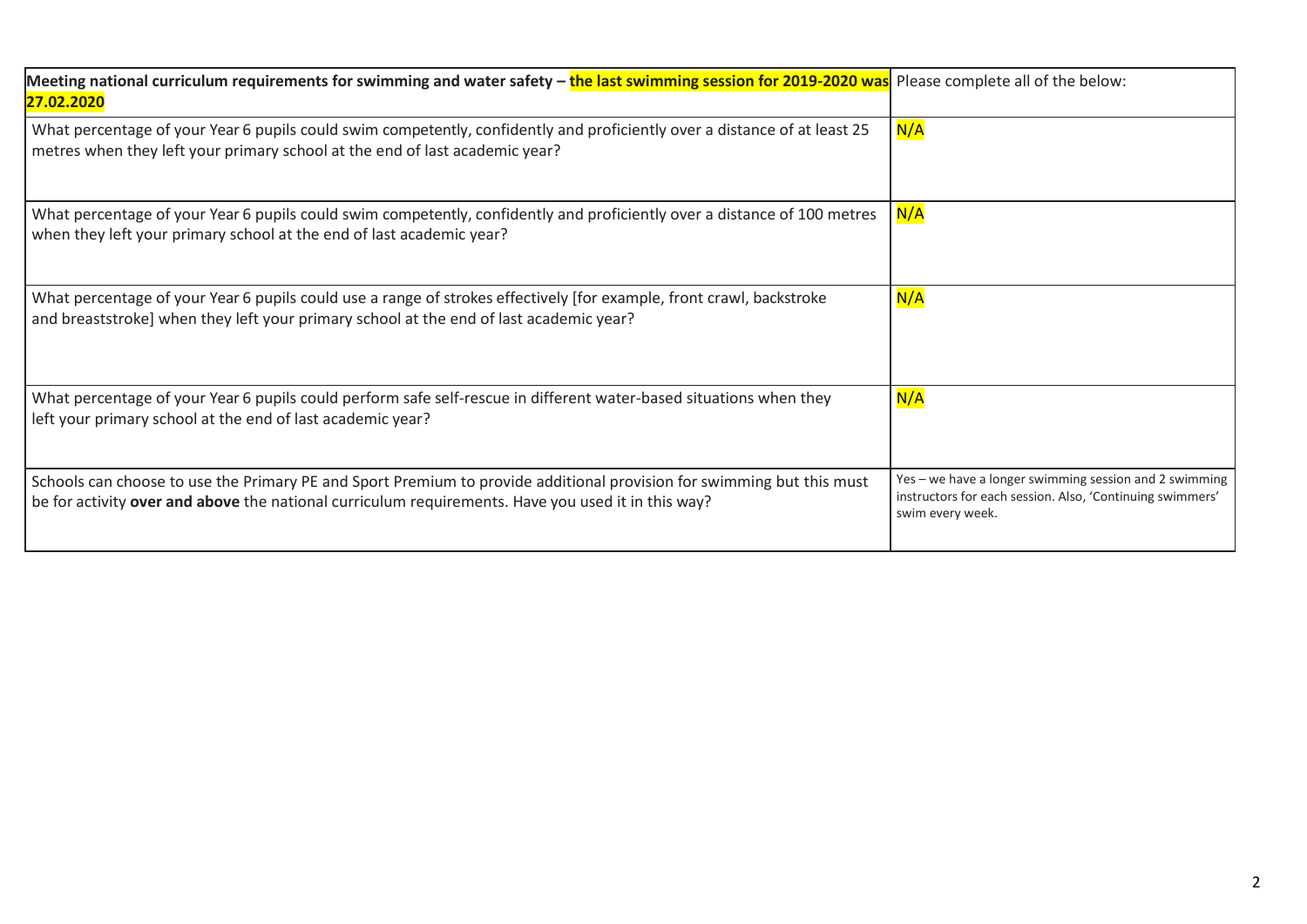**Key indicator 1:** The engagement of all pupils in regular physical activity – Chief Medical Officer guidelines recommend that primary school children undertake at least 30 minutes of physical activity a day in school

| School focus with clarity on<br>intended impact on pupils:                                                                                                                                                                                                                                                              | Actions to achieve:                                                                                                                                                                  | Funding<br>allocated: | Evidence and impact:                                                                                                                                                                                                                                                       | Sustainability and suggested<br>next steps:                                                                             |
|-------------------------------------------------------------------------------------------------------------------------------------------------------------------------------------------------------------------------------------------------------------------------------------------------------------------------|--------------------------------------------------------------------------------------------------------------------------------------------------------------------------------------|-----------------------|----------------------------------------------------------------------------------------------------------------------------------------------------------------------------------------------------------------------------------------------------------------------------|-------------------------------------------------------------------------------------------------------------------------|
| Specialist Games Coach role in school to<br>model and promote a healthy, active<br>lifestyle<br>Other staff as active role models                                                                                                                                                                                       | GC works effectively across the school<br>and across the school year                                                                                                                 | $E8200 - GC$ role     | <b>Pupils participate in regular fixtures</b><br>and events in a range of sports with<br>opportunities for all                                                                                                                                                             | Commitment to specialist PE and<br>SS by staff, pupils, parents and<br>Governing Board                                  |
| Year 6 Sports Leaders as active role<br>models<br>Pupils aspire to be more active and<br>understand that this is important in<br>building robust emotional wellbeing<br>and increasing self esteem                                                                                                                      | A group of Year 6 pupils trained as<br>Sports Leaders, supporting PE and SS in<br>school - including leading activities at<br>break and lunchtimes and local multi-<br>skills events |                       | Increased opportunities to be active<br>in and out of school – Elite Club;<br><b>Energy Club; active lunchtimes</b><br>including a daily walk at the end of<br>lunchtime (10 minutes) and a daily<br>run for some focus pupils at the start<br>of the day; exit routes     | Commitment to increase<br>opportunities for physical activity<br>to 60 minutes a day in school                          |
| Development of effective active break<br>and lunch times<br>Pupils have multiple opportunities to try<br>a wide range of activities<br>Pupils have an opportunity to have a<br>▷<br>voice when deciding on sporting<br>activities and also to 'find their sport.'<br>Pupils are more active at break and<br>lunch times | Timetable for GC, working with staff<br>and pupils to provide a range of<br>activities to try at break and lunch                                                                     |                       | Pupils are more active at break and<br>lunch times and so have more time<br>to 'find their sport.' Pupils can be<br>active in a less competitive<br>environment.<br>Sports Leaders are able to increase<br>their role and responsibilities during<br>break and lunch times | GC can adapt activities by<br>monitoring impact of break and<br>lunch activities, informing the PE<br>and SS curriculum |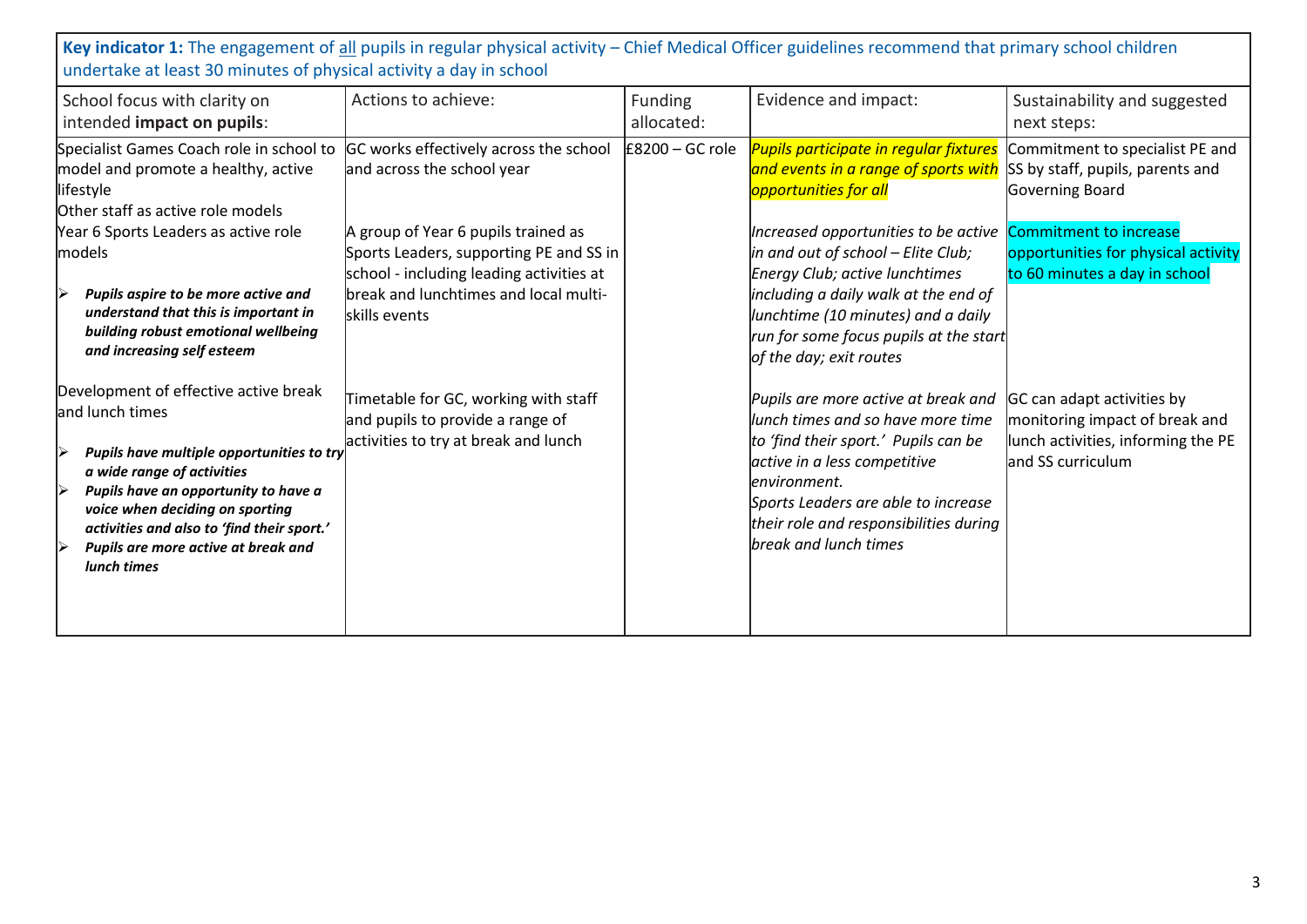| Key indicator 2: The profile of PE and sport being raised across the school as a tool for whole school improvement                                                                                                                                                                                                                                                                                                                   |                                                                                                                           |                                    |                                                                                                                                                                            |                                                    |
|--------------------------------------------------------------------------------------------------------------------------------------------------------------------------------------------------------------------------------------------------------------------------------------------------------------------------------------------------------------------------------------------------------------------------------------|---------------------------------------------------------------------------------------------------------------------------|------------------------------------|----------------------------------------------------------------------------------------------------------------------------------------------------------------------------|----------------------------------------------------|
| School focus with clarity on<br>intended impact on pupils:                                                                                                                                                                                                                                                                                                                                                                           | Actions to achieve:                                                                                                       | Funding<br>allocated:              | Evidence and impact:                                                                                                                                                       | Sustainability and suggested<br>next steps:        |
| PE and School Sport is a Driver for each<br>priority of the school improvement plan<br>$(SIP)$ so that is sits at the heart of the<br>school curriculum                                                                                                                                                                                                                                                                              | Staff and Governor SIP Leads monitor<br>impact of PE and SS on each priority as<br>part of school improvement cycle       | $GC$ role $-$ see<br><b>labove</b> | PE and School Sport have a rigorous Annual review of 3-year SIP<br>link to major priorities for school<br>improvement and so are integral to<br>moving the school forward. | Regular feedback to parents and<br>governors       |
| School Sports Board in the hall<br>celebrates local, national and<br>international sport                                                                                                                                                                                                                                                                                                                                             | <b>Application for annual School Games</b><br>Mark in order to understand how to<br>move SS forward in a national context |                                    | <b>School achieved gold School Games</b><br>Mark for 2018-19. Marazion School<br>was externally validated for this god<br>award.                                           | Pupil conferencing about sporting<br>opportunities |
| The whole school follows a sporting<br>event together each term for example,<br>The Cricket World Cup; The Women's<br>Football World Cup                                                                                                                                                                                                                                                                                             | Use School Blog and school website to<br>provide information and feedback<br>about PE and SS                              |                                    | Pupils' attitudes to PE and SS are<br>extremely positive.<br>More pupils participate in sport.                                                                             |                                                    |
| There is a PE and SS section in the<br>weekly school newsletter and monthly<br>optional PE and SS homework                                                                                                                                                                                                                                                                                                                           | Use school Instagram and Twitter<br>accounts to provide information and<br>feedback about PE and SS                       |                                    | PE and SS are celebrated in the<br>school community                                                                                                                        |                                                    |
| Sport tagline: Sit Less, Move More and PE<br>kit purchased for staff for Games<br>Afternoons, school visits, fixtures and<br>events                                                                                                                                                                                                                                                                                                  |                                                                                                                           |                                    | Whole school community is<br>committed to the high profile of PE<br>and SS.                                                                                                |                                                    |
| PE and SS provision is adapted for<br>pupils in light of further actions from<br><b>SIP</b><br><b>Pupils are aware of the importance of</b><br><b>PE and SS at Marazion School and that</b><br>sport is for life - building character,<br>developing resilience, determination<br>and self-belief and instilling virtues such<br>as friendship and fair play<br>Pupils are aware of the local, national<br>and global power of sport |                                                                                                                           |                                    |                                                                                                                                                                            |                                                    |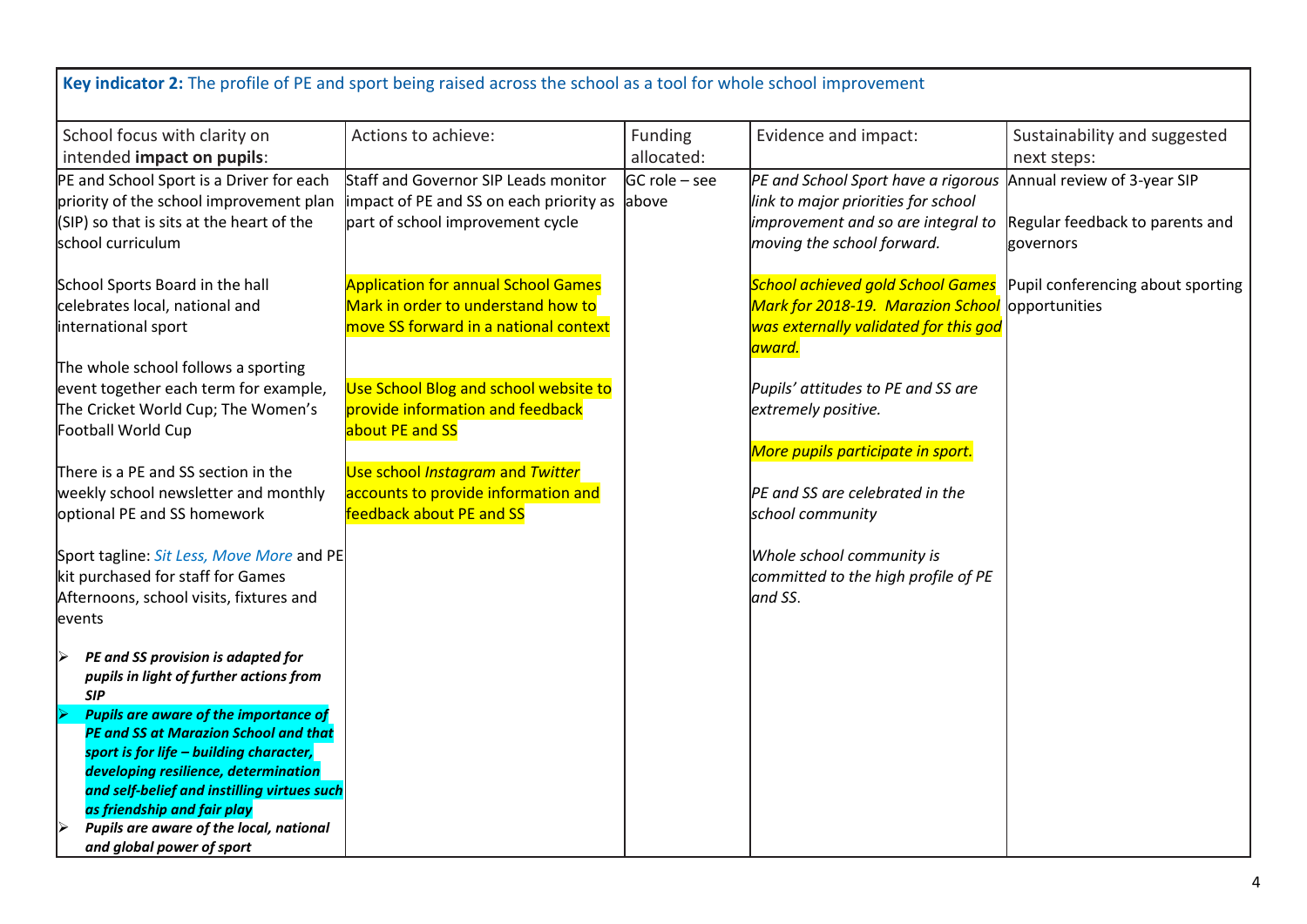| Key indicator 3: Increased confidence, knowledge and skills of all staff in teaching PE and sport                                                                                                                                                                                    |                                                                                                                                                                                                                                                     |                                  |                                                                                                                                     |                                                                                                                                             |
|--------------------------------------------------------------------------------------------------------------------------------------------------------------------------------------------------------------------------------------------------------------------------------------|-----------------------------------------------------------------------------------------------------------------------------------------------------------------------------------------------------------------------------------------------------|----------------------------------|-------------------------------------------------------------------------------------------------------------------------------------|---------------------------------------------------------------------------------------------------------------------------------------------|
| School focus with clarity on intended<br>impact on pupils:                                                                                                                                                                                                                           | Actions to achieve:                                                                                                                                                                                                                                 | Funding<br>allocated:            | Evidence and impact:                                                                                                                | Sustainability and suggested<br>next steps:                                                                                                 |
| Games Afternoons (GAs) developed<br>through specialist PE and SS provision<br>over the last 4 years                                                                                                                                                                                  | Teachers to continue to work<br>alongside GC during Games<br>Afternoons                                                                                                                                                                             | $GC$ role $-$ see<br>above       | Staff confidently offer high quality<br>GAs<br>Staff and GC work together to use PE                                                 | To make Games Coach role a<br>permanent post in the Marazion<br><b>Staff Team</b>                                                           |
| Appointment of Games Coach in 2018<br>supports the PE and SS specialist<br>provision                                                                                                                                                                                                 | GC to deliver training linked to 'Arena'<br>schemes of work<br>GC to continue to provide physical<br>development sessions for pupils in<br><b>Reception / develop PE cross</b><br>curricular links, for example Maths of<br>the Day; active phonics |                                  | across the curriculum<br>Staff are up-skilled in leaning and<br>teaching in PE and SS                                               | Pupil/staff conferencing to<br>identify thoughts and opinions<br>about PE and SS provision                                                  |
| Penwith PE funded activities / training                                                                                                                                                                                                                                              | To continue to use funded high-<br>quality local provision, for example<br>sessions at Penzance Gym; Surf Safe<br>sessions with Global Boarders<br>To continue to access high quality<br>CPD, for example SugarSmart                                | £5000 - Penwith<br>PE Network    | Staff access the support of Penwith PETO continue to access funded<br>Co-ordinator                                                  | activities / training through<br>Penwith PE Network                                                                                         |
| 'Team Swimming' are established and we<br>have bespoke additional swimming<br>provision as part of our curriculum<br>Pupils have a skills based curriculum in<br>▶<br>PE<br>Learning and teaching in PE and SS is<br>excellent so that pupils are able reach<br>their full potential | To develop safe self-rescue<br>techniques as part of learning and<br>teaching in swimming sessions                                                                                                                                                  | £1500 -<br>Additional<br>swimmin | 100% Year 6 pupils swimming 100m<br>in July 2098 when they leave primary<br>school and 90% using a range of<br>strokes effectively. | To continue to support our<br>bespoke provision for swimming,<br>including rigorous baseline<br>assessment and monitoring and<br>evaluation |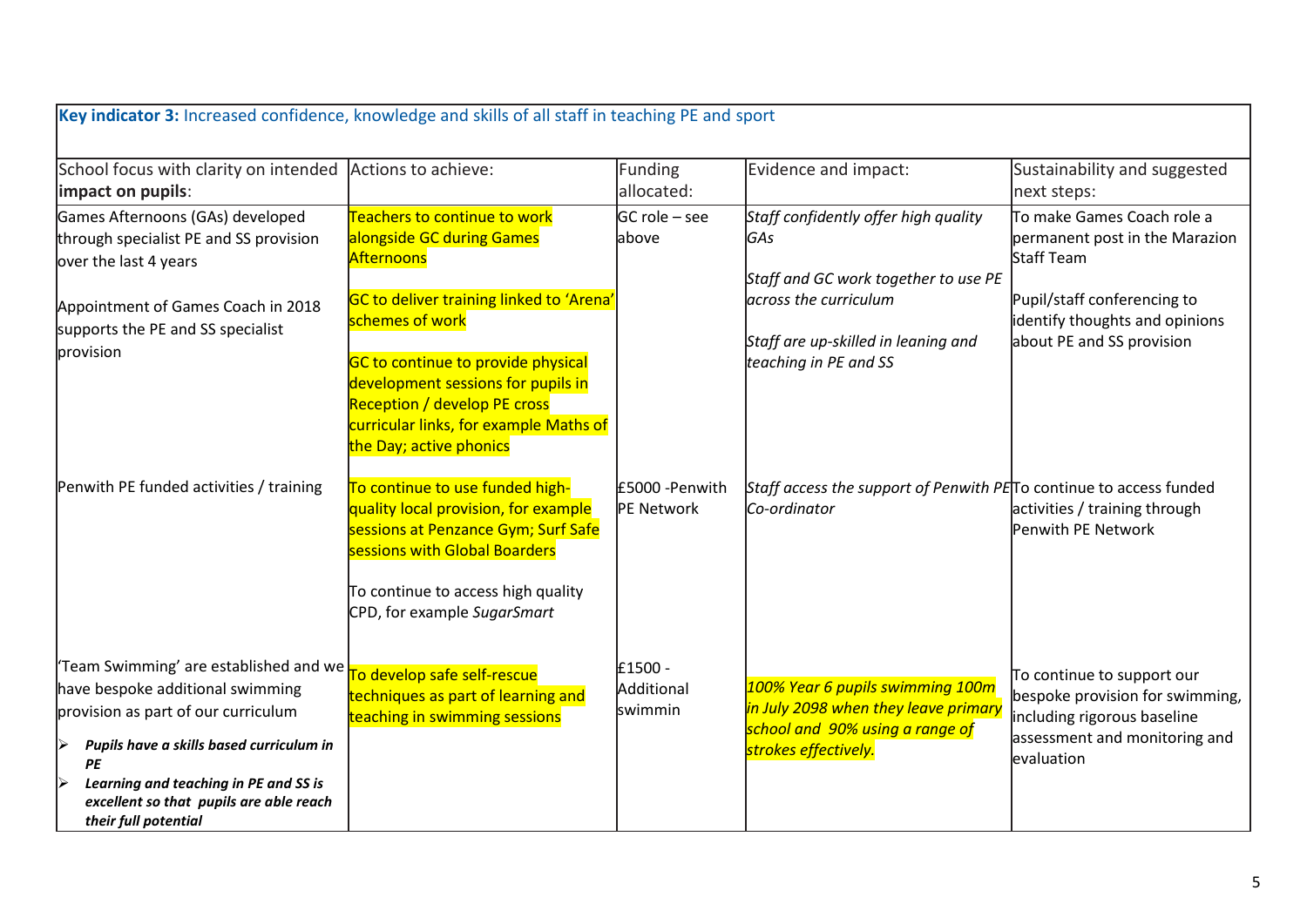| Key indicator 4: Broader experience of a range of sports and activities offered to all pupils                                                                                                                                                                                                                                                                                                                                          |                                                                                                                                                   |                                                                                                 |                                                                                                                                                                                                                                                                                      |                                                                                                                                                                                                                                                                |
|----------------------------------------------------------------------------------------------------------------------------------------------------------------------------------------------------------------------------------------------------------------------------------------------------------------------------------------------------------------------------------------------------------------------------------------|---------------------------------------------------------------------------------------------------------------------------------------------------|-------------------------------------------------------------------------------------------------|--------------------------------------------------------------------------------------------------------------------------------------------------------------------------------------------------------------------------------------------------------------------------------------|----------------------------------------------------------------------------------------------------------------------------------------------------------------------------------------------------------------------------------------------------------------|
| School focus with clarity on intended Actions to achieve:<br>impact on pupils:                                                                                                                                                                                                                                                                                                                                                         |                                                                                                                                                   | Funding<br>allocated:                                                                           | Evidence and impact:                                                                                                                                                                                                                                                                 | Sustainability and suggested<br>next steps:                                                                                                                                                                                                                    |
| In school: Elite Club; Energy Club; This Timetable clubs across the school<br>Girl Can as well as a wide range of<br>high quality after school clubs and<br>team training<br><b>Out of school:</b> High quality<br>competitions, fixtures and events                                                                                                                                                                                   | year and include deployment of<br>the Sports Leaders<br>Develop intra-school competitions                                                         | $ GC$ role – see<br>above                                                                       | Pupils are able to reach their full<br>potential as there are a broad range<br>of sports and activities on offer.<br>87% of pupils take part in at least 1<br>after school club.                                                                                                     | To continue the role of GC and to<br>include providing opportunities<br>for pupils to have contact with<br>the outside world                                                                                                                                   |
| Penwith PE: High Performance<br>Programme for elite athletes;<br>Biathlon; Swimming Gala (no club<br>swimmers); links to local exit routes:<br>Cornish Pirates; Ludgvan Cricket Club;<br>Penzance Tennis Club; Penzance Gym; Global<br>Boarders Surf Club; Marazion Sailing Club<br>Pupils work in a nurturing and<br>appropriate environment, including a<br>focus on fun and enjoyment<br>Pupils are signposted to local exit routes | Continue to work with Penwith PE<br>partnership of local schools<br>Continue to work with local sports<br>clubs and promote local exit routes Gym | Penwith PE - see<br>above<br>$E700 - Global$<br><b>Boarders</b><br>£647 – broader<br>experience | Pupils increase experience,<br>knowledge, skills and understanding<br>working alongside primary and<br>$E1100$ – Penzance secondary pupils from other schools.<br>Pupils increase experience,<br>knowledge, skills and understanding<br>working alongside local clubs and<br>coaches | To continue to work closely with<br>Penwith PE Network and access<br>advice and support within this<br><b>cluster</b><br>Links with local partner schools in<br><b>Penwith PE Network</b><br>To develop more links with local<br>clubs, increasing exit routes |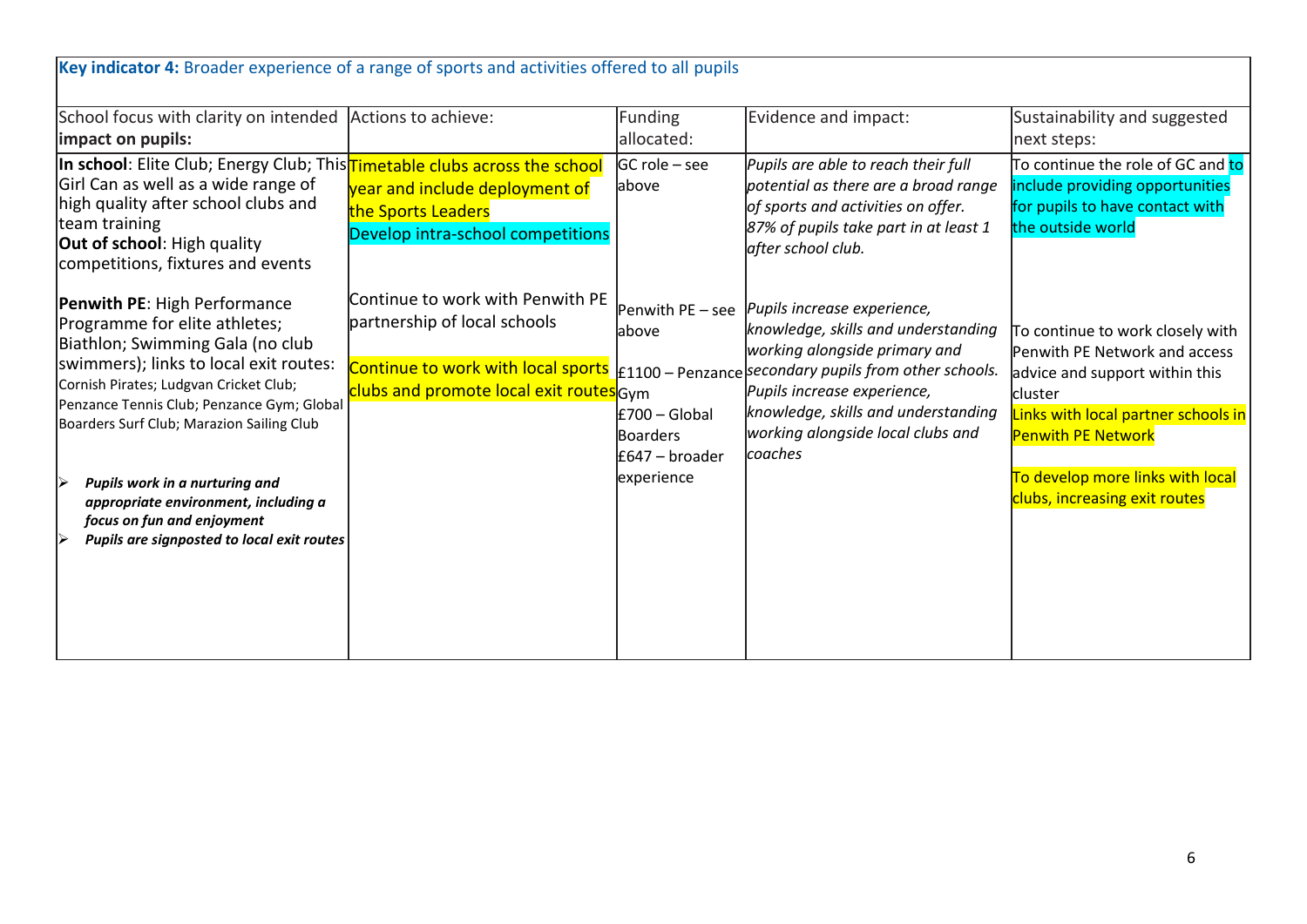| Key indicator 5: Increased participation in competitive sport                                                                                                                                                                                                                                                           |                                                                                                                                                        |                                                                                 |                                                                                                                                                                                                                                                                                                                                                                                                                                                                                                                                                                               |                                                                                 |
|-------------------------------------------------------------------------------------------------------------------------------------------------------------------------------------------------------------------------------------------------------------------------------------------------------------------------|--------------------------------------------------------------------------------------------------------------------------------------------------------|---------------------------------------------------------------------------------|-------------------------------------------------------------------------------------------------------------------------------------------------------------------------------------------------------------------------------------------------------------------------------------------------------------------------------------------------------------------------------------------------------------------------------------------------------------------------------------------------------------------------------------------------------------------------------|---------------------------------------------------------------------------------|
| School focus with clarity on intended<br>limpact on pupils:                                                                                                                                                                                                                                                             | Actions to achieve:                                                                                                                                    | <b>Funding</b><br>allocated:                                                    | Evidence and impact:                                                                                                                                                                                                                                                                                                                                                                                                                                                                                                                                                          | Sustainability and suggested<br>next steps:                                     |
| Cluster work with Penwith PE Network<br>Fixtures for A, B and sometimes C teams<br>Swimming Gala for non-club swimmers<br><b>Biathlon event</b><br>Qualification for Cornwall School Games<br>Intra school events during the school<br>year<br>Ⅳ<br>Pupils have more opportunities to take<br>part in competitive sport | <b>Access information from Penwith PE</b><br>network and <mark>attendance at</mark><br>competitions and festivals<br>Timetable for intra-school events | <b>IGC role – see</b><br>labove<br><b>Penwith PE</b><br>Network – see<br>labove | 43 pupils of pupils took part in an<br>$inter-stehool$ competition $-52\%$ of KS2 events and fixtures<br>pupils<br><b>Representative teams:</b><br>A and B netball teams (mixed)<br><b>Rounders team (mixed)</b><br>A and B football teams (mixed)<br><b>Girls football team</b><br>Y3/4 football team (mixed)<br><b>Tag Rugby Team (mixed)</b><br><b>Cycling grass track team</b><br><b>Individual Events:</b><br><b>Athletics</b><br><b>Quad Kids</b><br><b>Swimming gala</b><br><b>Tennis</b><br><b>Badminton</b><br><b>Cross Country</b><br>School Gold Mark for 2018-19. | GC role to continue to support<br>Continued membership of<br>Penwith PE Network |